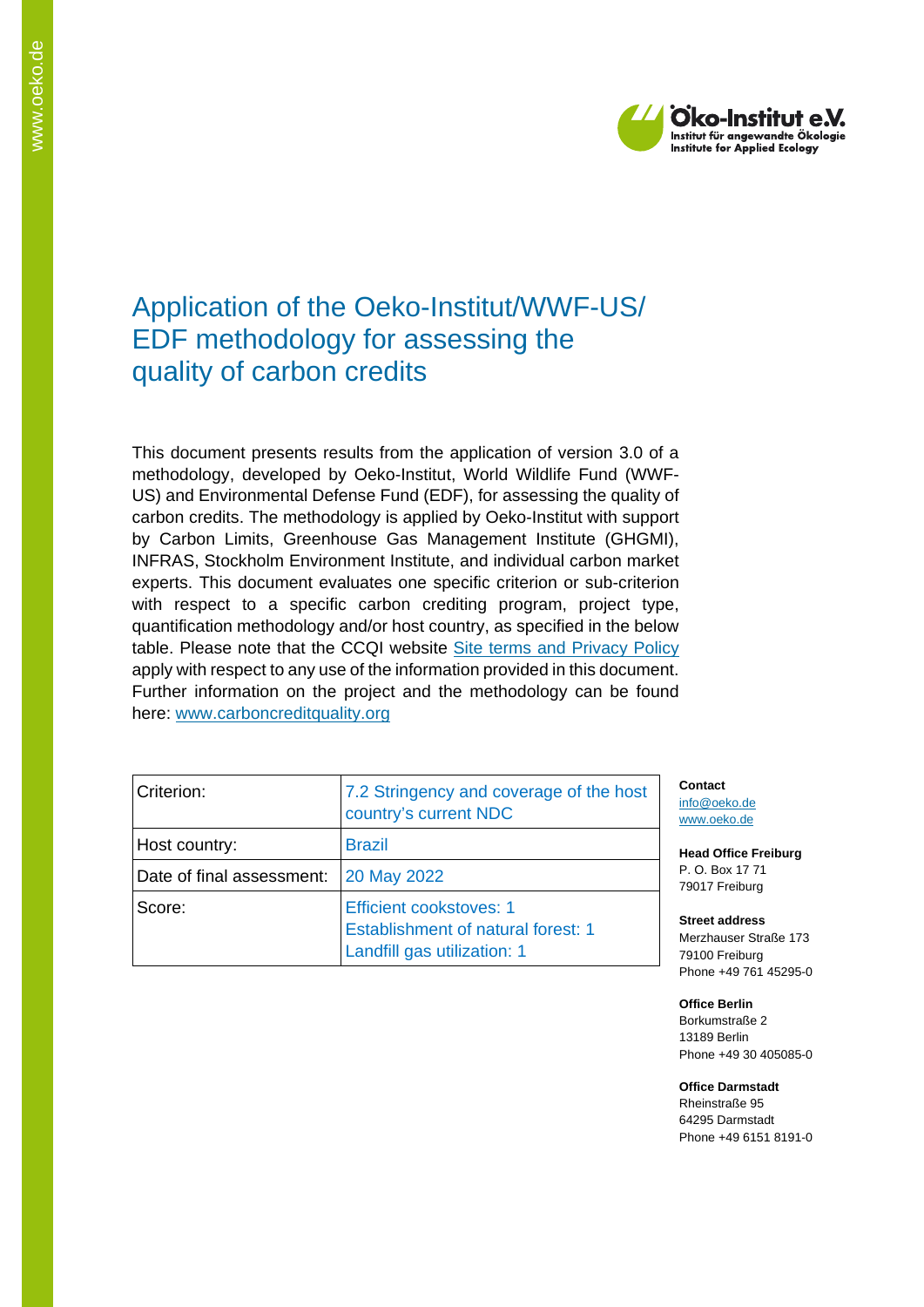# **Assessment**

#### **Relevant scoring methodology provisions**

The scoring approach assesses the stringency and coverage of the host country's current NDC. The scoring consists of several steps. First, it is determined whether the emission reductions or removals of the project or project type are covered by the host country's NDC. If this is the case, the second step is to assess the extent to which the NDC target deviates from the level of emissions that would most likely occur in the target year or period with current policies. The third step is optional and includes an evaluation of the likelihood that the emission reductions from the project or project activity are visible in the GHG emissions reported by the country to track progress towards its NDC. Finally, it is assessed if any reversals are likely to be accounted and compensated for by the host country. See more details on the scoring approach in the methodology.

#### **Information sources considered**

- 1 Brazil's first updated NDC which has been communicated to the UNFCCC secretariat on 9 December 2020. [https://www4.unfccc.int/sites/ndcstaging/PublishedDocuments/Brazil%20First/Brazil%20First%](https://www4.unfccc.int/sites/ndcstaging/PublishedDocuments/Brazil%20First/Brazil%20First%20NDC%20(Updated%20submission).pdf) [20NDC%20\(Updated%20submission\).pdf](https://www4.unfccc.int/sites/ndcstaging/PublishedDocuments/Brazil%20First/Brazil%20First%20NDC%20(Updated%20submission).pdf)
- 2 Climate Action Tracker assessment for the NDC of Brazil. <https://climateactiontracker.org/countries/brazil/>

### **Assessment outcome**

The host country is assigned the following scores for the respective project types:

- t. Efficient cookstoves: 1
- Establishment of natural forest: 1
- Landfill gas utilization: 1

#### **Justification of assessment**

This evaluation includes steps 1, 2 and 4 of the methodology, noting that step 3 is optional. The methodology is applied at the level of project types (efficient cookstoves, establishment of natural forest, landfill gas utilization), and not at the level of individual projects.

#### *Step 1*

The NDC is economy-wide and includes the gases  $CO_2$ ,  $CH_4$ , N<sub>2</sub>O, HFCs, PFCs and SF<sub>6</sub> (Source 1). The NDC thus covers all three project types (efficient cookstoves, establishment of natural forest and landfill gas utilization).